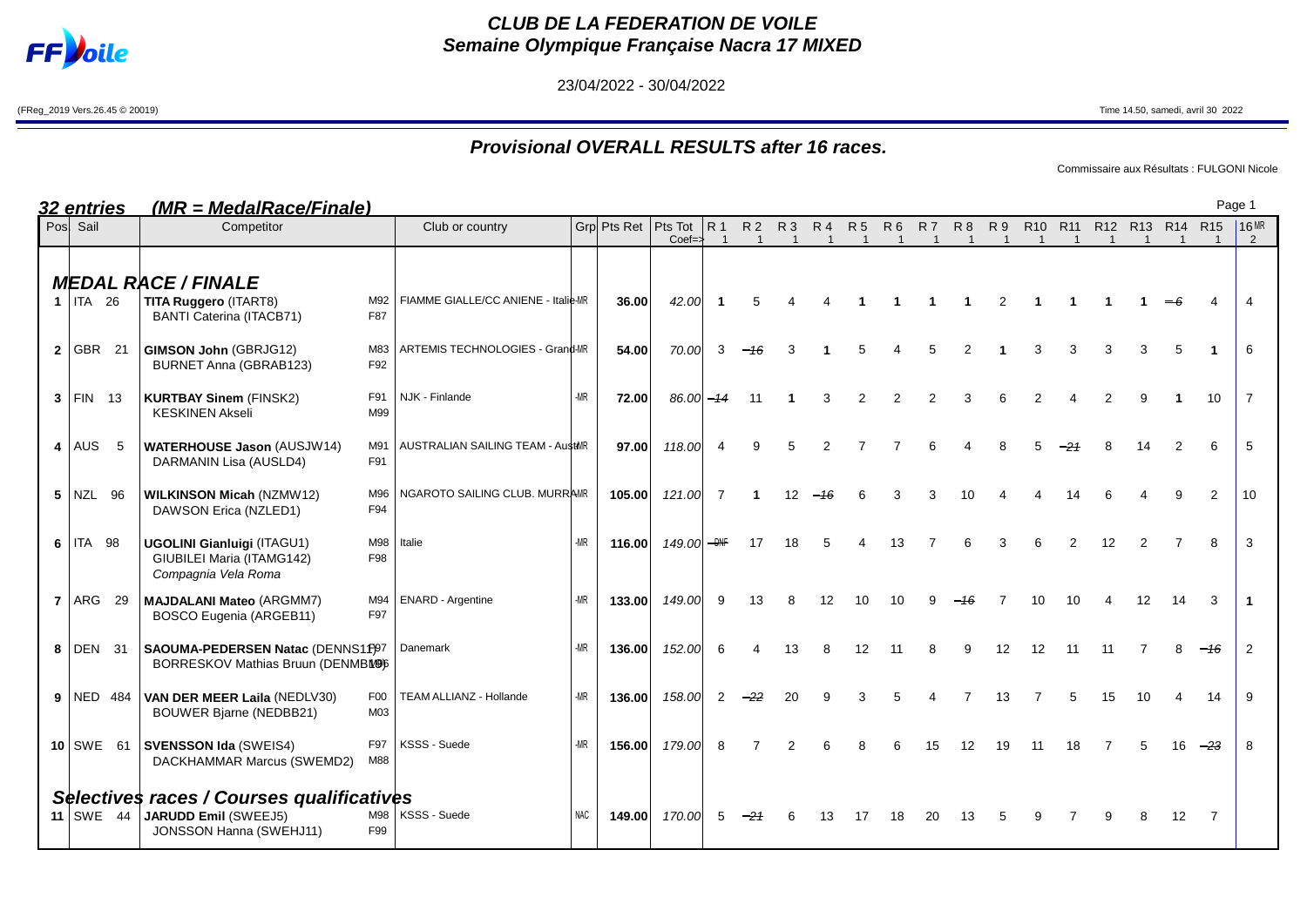Semaine Olympique Française Nacra 17 MIXED

| Pos Sail          |              | $\frac{1}{2}$<br>Competitor                                                                    | Club or country                                  |            | Grp Pts Ret   Pts Tot | $Coef \Rightarrow$        |      |     | R1 R2 R3 R4 R5<br>$\overline{1}$ |                         | $\overline{1}$ | -1 | R6 R7<br>$\mathbf{1}$ | $\mathbf{1}$ | R8 R9<br>$\overline{1}$ | R10 R11 R12 R13 R14 R15<br>$\overline{1}$ | $\overline{1}$ | $\overline{1}$ |     |          |     | 16MR<br>$\overline{2}$ |
|-------------------|--------------|------------------------------------------------------------------------------------------------|--------------------------------------------------|------------|-----------------------|---------------------------|------|-----|----------------------------------|-------------------------|----------------|----|-----------------------|--------------|-------------------------|-------------------------------------------|----------------|----------------|-----|----------|-----|------------------------|
| $12$ FRA 51       |              | <b>BERTHOMIEU Lou (FRALB71)</b><br>F <sub>0</sub> 1<br>MOURNIAC Tim (FRATM30)<br>M98           | <b>SNONANTES</b><br><b>ASN QUIBERON</b>          | <b>NAC</b> | 155.00                | 172.00                    | 13   | 15  | 11                               | -11                     |                | 8  |                       |              |                         |                                           | 12             |                | 16  | 17       | 12  |                        |
| $13$ AUT 97       |              | <b>FARESE Laura (AUTLF3)</b><br>F <sub>0</sub><br>ZOCHLING Matthäus (AUTMZ5)<br>M <sub>0</sub> | <b>UYCNS - Autriche</b>                          | NAC        | 176.00                | 195.00                    | -16  |     |                                  |                         | 14             | 16 | 12                    | 17           | 16                      | 13                                        | 13             | - 19           | 17  | 15       | 5   |                        |
| 14 USA 50         |              | NEWBERRY-MOORE Sarah (USASN15)588<br>M91<br>LIEBENBERG David (USADL74)                         | RICHMOND YACHT CLUB. CORALNAC                    |            | 186.00                | 210.00                    | 10   | 10  | 22                               |                         | 21             |    |                       |              | 11                      | 16                                        | 15             | 13             | 13  | 3        | 21  |                        |
| $15$ AUS 464      |              | LIDDELL Jake (AUSJL33)<br>M <sub>0</sub><br>F96<br>COPELAND Lucy (AUSLC18)                     | MHYC - Australie                                 | <b>NAC</b> | 202.00                | 226.00                    | -11  | 20  | 14                               | 14                      | 13             | 21 | -11                   | 14           | 18                      | 15                                        | $-24$          | 16             | -11 | 13       | -11 |                        |
| $16$ FRA 99       |              | <b>BESSON Billy (FRABB4)</b><br>M81<br>F97<br>ANCIAN Noa (FRANA9)                              | <b>YC La Grande Motte</b><br>CATAMARAN C NOUMEA  | <b>NAC</b> | 211.00                | 244.00                    | -21  |     |                                  |                         |                | 15 |                       |              | 14                      | 14                                        | 16             | 10             |     | 11       | 13  |                        |
| $17$ ARG 7        |              | <b>LANGE Santiago (ARGSL2)</b><br>M61<br>TRAVASCIO Victoria (ARGVT4)<br>F88                    | <b>ENARD - Argentine</b>                         | <b>NAC</b> | 212.00                | 240.00                    | 18   | 2   | 16                               | 20                      | 19             | 12 | 16                    | 18           | g                       | 20                                        | 6              | 20             |     | 10       | 26  |                        |
|                   | $18$ GRE 515 | <b>PASCHALIDIS IORDANIS (GREIP4)</b><br>M67<br>PAPADOPOULOU MYRTO (GREPM23)01                  | NAUTICAL CLUB THESSALONIKI   NAC                 |            |                       | 213.00 246.00             | -12  | 19  | 19                               | 10                      | 18             | 14 | 13                    | 11           | 10                      | <del>UFD</del>                            | 23             | 14             | 15  | 20       | 15  |                        |
| $19$ FRA 529      |              | <b>BILLY Margaux (FRAMB101)</b><br>F00<br>MAURIN Leo (FRALM49)                                 | YC La Grande Motte<br>M99   BREST BRETAGNE NAUTI | <b>NAC</b> | 246.00                | 269.00                    | 19   | -23 |                                  | 17                      | 15             | 17 | 18                    | 22           | 15                      | 18                                        | 22             | 17             | 19  | 23       | 17  |                        |
| $20$ SGP 52       |              | LIU Justin (SINJL1)<br>M91<br>LIM Denise (SINDL3)<br>F91                                       | Singapour                                        | <b>NAC</b> | 266.00                | 299.00                    | -17  | 14  | 17                               | $\overline{\text{HFD}}$ | 22             | 23 | 19                    | 21           | 22                      | 19                                        | 9              | 24             | 21  | 19       | 19  |                        |
| 21 FRA 527        |              | PETARD Titouan (FRATP37)<br>M01<br>F96<br>SALOU Chloe (FRACS33)                                | CN ARRADON<br><b>BREST BRETAGNE NAUTI</b>        | <b>NAC</b> | 283.00                | 316.00 $-$ <del>DNF</del> |      | 27  | 23                               |                         | 11             | 19 |                       | 20           | 24                      | 17                                        |                | 23             | 22  | 24       | 18  |                        |
| $22$ FRA 483      |              | <b>BALANGER Enzo (FRAEB35)</b><br>M <sub>0</sub><br>DUBOIS Roxane (FRARD27)<br>F00             | LA PELLE-MARSEILLE<br>LA PELLE-MARSEILLE         | <b>NAC</b> | 285.00                | 318.00 $\rightarrow$ HHF  |      | 12  | 28                               | 15                      | 20             | 22 | 24                    | 23           | 20                      | 21                                        | 17             | 21             | 20  | 22       | 20  |                        |
| $23$ USA 34       |              | <b>CRAIN Carson (USACC106)</b><br>M93<br>F93<br>ATWOOOD Caroline (USACA43)                     | ST. FRANCIS YACHT CLUB - Etats NAC               |            | 288.00                | 321.00                    | - 15 | 18  | 10                               | 18                      | 24             | 29 | 22                    | 24           | 21                      |                                           | 25             | 18             | 18  | 18       | 28  |                        |
| $24$ AUS 461      |              | <b>BOOTH Ruben (ESPRB18)</b><br>M <sub>0</sub><br>F02<br><b>BOOTH Rita (ESPRB18)</b>           | <b>PBSC - Australie</b>                          | <b>NAC</b> | 329.00                | 362.00 $-$ RET            |      |     |                                  | 21                      | 26             | 25 | 23                    | 25           | 25                      | 26                                        | 27             | 27             | 25  | 27       | 25  |                        |
| $25$ AUT 33       |              | <b>HABERL Lukas (AUTLH5)</b><br>M99<br>FRANK Tanja (AUTTF2)<br>F93                             | UYC MONDSEE. UYC NEUSIEDL   NAC                  |            | 329.00                | 362.00                    |      |     |                                  |                         |                |    |                       |              |                         |                                           |                |                |     | 21       | 9   |                        |
| <b>26</b> AUS 403 |              | <b>JONES Emma (AUSEJ1)</b><br>F <sub>0</sub><br>PUTTMAN Max (AUSMP47)<br>M93                   | B16FTSC - Australie                              | <b>NAC</b> | 349.00                | 377.00 23                 |      | 26  | 25                               | 23                      | 25             | 24 | 25                    | 26           | 27                      | 23                                        | 26             | 25             |     | 27 $-28$ | 24  |                        |
| <b>27 ESP 353</b> |              | F <sub>0</sub> 1<br><b>SEGURA Iset (ESPIS17)</b><br>FERNANDEZ FUERTES Marcos (ESPM9983)        | CN ARENYS DE MAR // RCN PORTNAC                  |            | 350.00                | 383.00 20                 |      | 25  | 26                               | 19                      |                |    |                       |              |                         | 22                                        | 20             | 26             | 29  | 25       | 22  |                        |